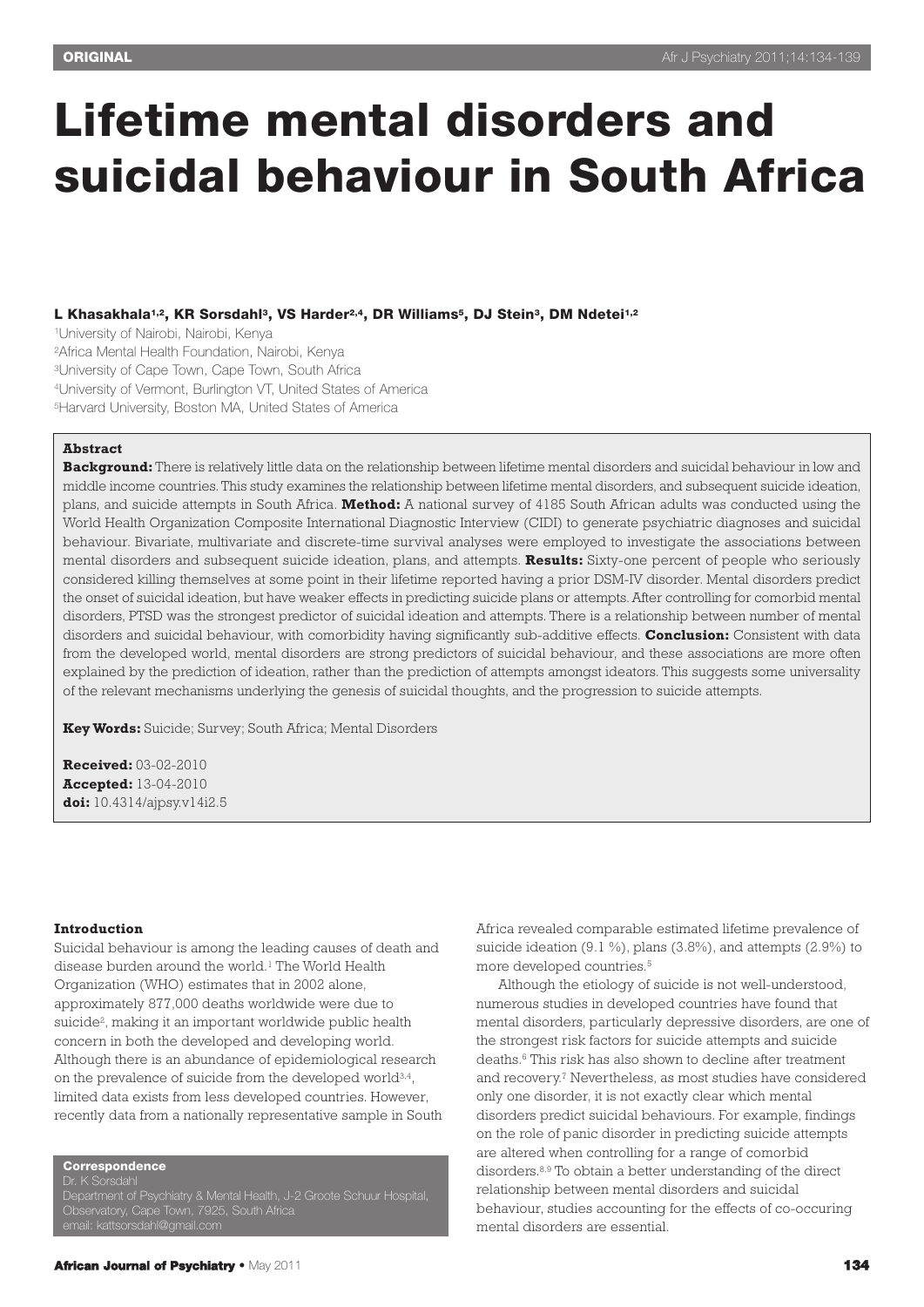The relationship between prior mental disorders and subsequent suicide has been primarily studied in the developed world4,10, with little data from low and middle income countries. <sup>11</sup> It is possible that in developing countries different predictors of suicide ideation genesis and progression may be in operation. 12,13 The development of adequate screening, prevention and intervention tools in such countries would benefit from a more in depth understanding of mental disorders as a risk factor for suicide.

There are also few data on the extent to which the associations between mental disorders and suicide attempts are mediated by suicide ideation and plans. The few studies that have investigated these issues suggest that mental disorders predict the onset of suicide ideation, but may have weaker effects in predicting suicide plans or attempts among people with suicide ideation. 4,14,15 A clearer understanding of successful interventions and treatment would be achieved by mapping the relationships between identified mental disorders and progressive stages of suicide ideation – however, there is very little data to draw from in this area from the developing world.

Existing data from the South African Stress and Health Study (SASH) investigating the prevalence and correlates of suicide behaviour reveal that having a mental disorder is a risk factor for a lifetime suicide attempt. Respondents with at least one DSM–IV disorder were four times (95% CI 2.6–6.2) more likely to attempt suicide than those with no disorder. <sup>5</sup> Respondents with three or more disorders were eight times more likely to attempt suicide (OR=8.3, 95% CI 4.8–14.2) and to develop suicidal ideation (OR=8.3, 95% CI 4.3–15.8) than were respondents with no psychiatric disorder. Here we extend that work by exploring the effects of co-occuring disorders in more detail, and by delineating the significant associations established through the mediators of suicide ideation.

## **Method**

The South African Stress and Health (SASH) study<sup>16</sup> was undertaken as part of the World Mental Health Survey<sup>17</sup> to investigate the prevalence of mental disorders in the South African context. The survey was conducted between January 2002 and June 2004. The rationale and survey methods have been detailed previously<sup>16</sup> and are briefly summarized here. Ethical approval was provided by the University of Michigan, Harvard Medical School, and by a single project assurance of compliance from the Medical University of South Africa that was approved by the National Institute of Mental Health.

The study population included South Africans who resided in both households and hostels and were a minimum of 18 years old. The sample excluded those individuals living in institutions (including hospitals, prisons, mental health institutions and military bases). The sample was selected using a multi-stage area probability sample design. The first stage involved selecting a stratified probability sample of primary sampling areas equivalent to counties in the US or the UK based on the 2001 South African Census of Enumeration Areas (EAs). The EAs were sampled with probabilities proportionate to

Up to three attempts were made to contact each respondent selected to participate. The overall response rate was 85% and the final sample consisted of 4351 individuals. The SASH interviewers received intensive training for one week in centralized group sessions. The face-to-face interviews lasted approximately three and a half hours, although a number of interviews required more than one visit to complete. The interviews were conducted in one of several local languages.

#### *Measures*

A modified version of the World Mental Health Composite International Diagnostic Interview (WMH-CIDI), a fully structured diagnostic interview administered by trained lay interviewers was used to assess lifetime and 12-month DSM-IV disorders. <sup>18</sup> These DSM-IV disorders included anxiety disorders (panic disorder, agoraphobia, social phobia, generalized anxiety disorder and posttraumatic stress disorder), mood disorders (major depressive disorder), substance use disorders (alcohol and drug abuse and dependence), and disorders associated with impulse control (intermittent explosive disorder (IED).

Suicidal behaviours were assessed using the Suicidality Module of the CIDI. <sup>18</sup> This module includes an assessment of the lifetime occurrence and age-of-onset of suicide ideation, plans, and attempts. We considered five dated lifetime history outcomes in a series of nested survival analyses (see below for analysis methods): (i) suicide ideation in the total sample; (ii) suicide attempt in the total sample; (iii) suicide plan among respondents with ideation; (iv) suicide attempt among those with a plan; and (v) suicide attempt among those with ideation in the absence of a plan (impulsive attempt).

## *Analysis of Data*

Prevalence of temporally prior mental disorders among respondents with each of the five outcomes was estimated using cross-tabulations. Temporal priorities of mental disorders were examined using individual-level retrospective age-of-onset reports. Predictive associations between temporally prior mental disorders and subsequent suicidal behaviours were estimated using discrete-time survival models with person-years as the unit of analysis. Mental disorders were treated as timevarying covariates in these models. Survival coefficients were exponentiated to generate odds-ratios (ORs) and their standard errors for ease of interpretation.

The survival models included bivariate models in which only one mental disorder was considered at a time as well as multivariable models that included all mental disorders simultaneously to predict each outcome. We also estimated a series of models that allowed for multiplicative interactions among comorbid disorders. We began with a model that included summary dummy predictor variables for total number of comorbid disorders experienced by each respondent (e.g., separate dummy predictor variables to distinguish respondents with exactly two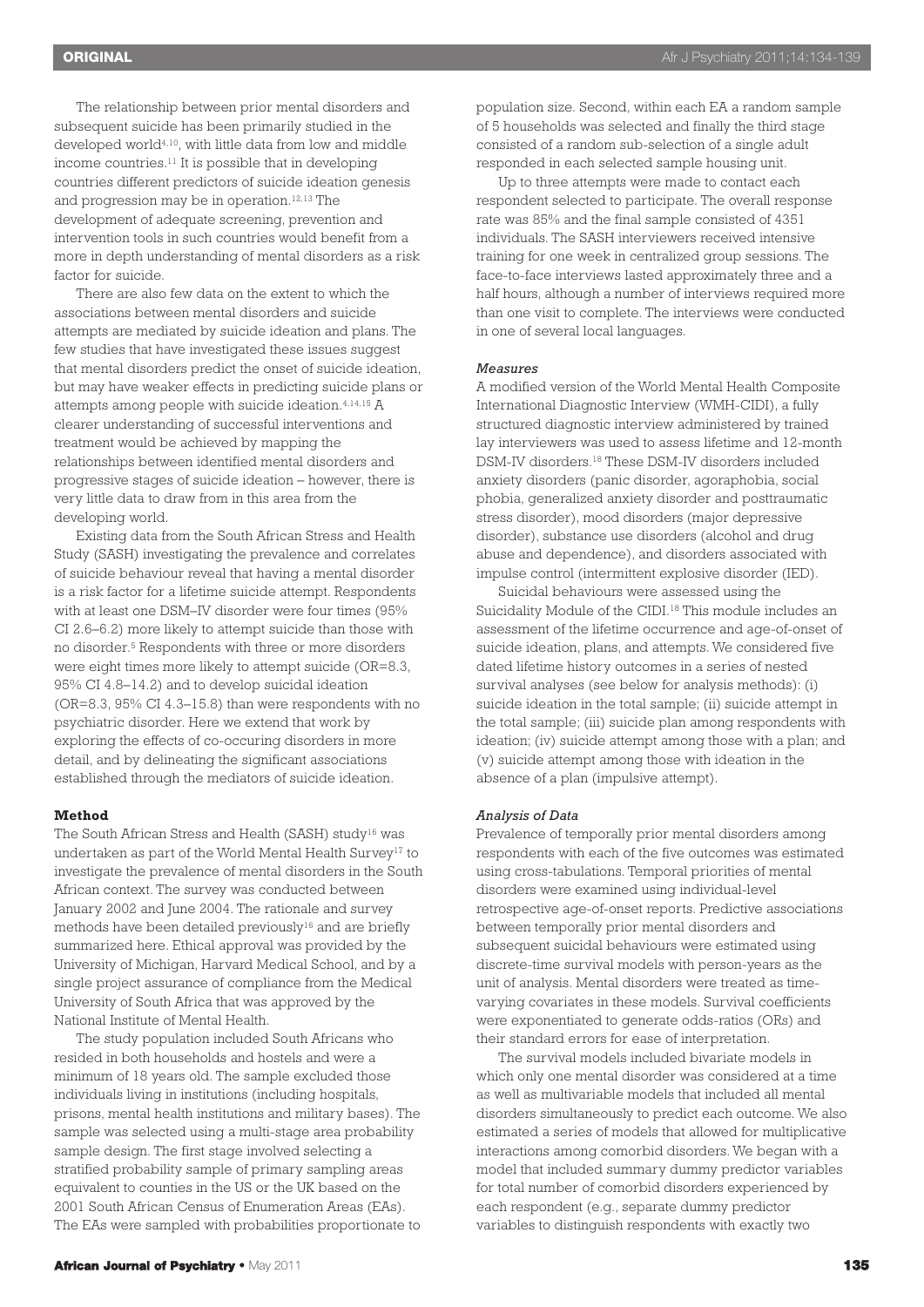disorders and exactly three or more disorders). Standard errors of prevalence estimates and survival coefficients were estimated with the Taylor series method<sup>19</sup> using SUDAAN software<sup>20</sup> to adjust for the weighting and clustering of the NCS-R sample design. Multivariate significance was evaluated with Wald χ2 tests based on design-corrected coefficient variance–covariance matrices. All significance tests were evaluated using .05-level twosided tests.

#### **Results**

## *Prevalence of temporally primary disorders among those with suicidal behaviours*

Sixty-one percent of the total sample that reported suicidal ideation also reported having a prior lifetime DSM-IV disorder. History of any mental disorder was even higher among respondents who went on to make a suicide plan (64.0%) and to make a suicide attempt (70.3%). (Table I)

## *Associations of temporally primary DSM-IV/CIDI disorders with suicide attempts*

Bi-variate survival models revealed that with the exception of agoraphobia, all the remaining nine mental disorders investigated in the SASH study were significantly associated with increased odds of the subsequent first onset of a suicide attempt. ORs for the specific disorders range from a

low of 2.7 (IED) to a high of 7.2 (PTSD) (Table II). The bivariate ORs associated with broad classes of disorder were similar: 3.7 for any anxiety disorder; 3.3 for any mood disorder; 3.3 for any impulse-control disorder; and 4.8 for any substance use disorder. The bivariate OR associated with having any disorder was also relatively high (4.5).

These ORs all decrease in additive multivariable models that test the unique associations between disorders and suicide attempt, where only major depression (OR=1.8), social phobia (OR=3.3), panic disorder (OR=4.7), and PTSD (OR=4.9) remain statistically significant. A simple interactive multivariate model was also considered in which predictors included the 9 dummy variables for individual types of disorders plus additional dummy variables for number of disorders (e.g., a dummy variable for respondents who had exactly two prior lifetime disorders, a separate dummy variable for respondents with exactly three such disorders, etc.). The ORs for individual disorders in this interactive model can be interpreted as the relative-odds of a subsequent suicide attempt among respondents with a history of a pure disorder (i.e., only this one disorder) versus those with no disorders. This more complex model shows that all disorders are significantly associated with suicide attempts (ORs in the range 3.1-7.3), with PTSD (OR=8.5), panic disorder (OR=7.3) and social phobia (OR=6.9) having the strongest associations.

| Table I: Prevalence of Lifetime DSM-IV Disorders Among Adults with Suicidal Behaviour |                    |      |            |                |      |                |         |       |          |         |                    |           |                |      |           |      |      |           |
|---------------------------------------------------------------------------------------|--------------------|------|------------|----------------|------|----------------|---------|-------|----------|---------|--------------------|-----------|----------------|------|-----------|------|------|-----------|
|                                                                                       | Among total sample |      |            |                |      | Among Ideators |         |       |          |         | Among total sample |           |                |      |           |      |      |           |
|                                                                                       | Attempt            |      | No attempt |                | Plan |                | No plan |       | Ideation |         | No ideation        |           |                |      |           |      |      |           |
|                                                                                       | N <sup>2</sup>     | %3   | SE         | N <sup>2</sup> | %3   | <b>SE</b>      | N2      | %3    | SE       | N2      | %3                 | <b>SE</b> | N <sup>2</sup> | %3   | <b>SE</b> | N2   | %3   | <b>SE</b> |
| Panic Disorder                                                                        | 9                  | 6.8  | 2.4        | 48             | 1.1  | 0.2            | 11      | 6.4   | 2.0      | 8       | 2.7                | 1.3       | 19             | 4.2  | 1.0       | 38   | 0.9  | 0.2       |
| GAD                                                                                   | 20                 | 14.1 | 3.2        | 147            | 3.3  | 0.4            | 27      | 17.4  | 3.2      | 18      | 7.9                | 2.6       | 45             | 11.8 | 2.1       | 122  | 2.8  | 0.3       |
| Social Phobia                                                                         | 17                 | 13.0 | 4.3        | 99             | 2.5  | 0.4            | 16      | 9.2   | 3.2      | 21      | 7.7                | 1.8       | 37             | 8.3  | 1.7       | 79   | 2.3  | 0.4       |
| Post-Traumatic Disorder                                                               | 14                 | 8.8  | 2.6        | 77             | 2.1  | 0.3            | 15      | 7.7   | 2.1      | 11      | 6.4                | 2.5       | 26             | 6.9  | 2.0       | 65   | 1.8  | 0.3       |
| Agoraphobia                                                                           | 26                 | 15.4 | 2.9        | 409            | 9.7  | 0.6            | 31      | 16.4  | 3.8      | 40      | 13.4               | 2.8       | 71             | 14.7 | 2.1       | 364  | 9.3  | 0.6       |
| Any Anxiety Disorder                                                                  | 59                 | 39.4 | 4.6        | 658            | 15.7 | 0.8            | 67      | 37.8  | 4.7      | 70      | 27.3               | 3.6       | 137            | 31.7 | 2.9       | 580  | 14.8 | 0.7       |
| Major Depression                                                                      | 38                 | 27.1 | 4.0        | 401            | 9.3  | 0.7            | 44      | 26.1  | 3.6      | 52      | 21.8               | 3.3       | 96             | 23.6 | 2.1       | 343  | 8.4  | 0.7       |
| Dysthymia                                                                             |                    | 1.8  | 1.7        | 0              | 0.0  | 0.0            |         | 1.4   | 1.3      | $\circ$ | 0.0                | 0.0       | 1.             | 0.6  | 0.6       | 0    | 0.0  | 0.0       |
| Any Mood                                                                              | 38                 | 27.1 | 4.0        | 401            | 9.3  | 0.7            | 44      | 26.1  | 3.6      | 52      | 21.8               | 3.3       | 96             | 23.6 | 2.1       | 343  | 8.4  | 0.7       |
| IED                                                                                   | 14                 | 11.0 | 3.3        | 93             | 2.8  | 0.4            | 15      | 11.4  | 3.2      | 21      | 12.3               | 3.0       | 36             | 11.9 | 2.6       | 71   | 2.1  | 0.4       |
| Any Impulse                                                                           | 14                 | 11.0 | 3.3        | 72             | 2.9  | 0.4            | 15      | 11.4  | 3.2      | 16      | 9.8                | 2.9       | 36             | 11.9 | 2.6       | 55   | 2.4  | 0.4       |
| Alcohol Abuse or Dependence                                                           | 38                 | 29.9 | 3.7        | 397            | 10.8 | 0.8            | 45      | 29.1  | 5.2      | 44      | 23.0               | 4.9       | 89             | 25.5 | 3.7       | 346  | 9.9  | 0.7       |
| Drug Abuse or Dependence                                                              | 15                 | 13.0 | 3.0        | 124            | 3.6  | 0.4            | 25      | 19.0  | 5.1      | 6       | 3.8                | 1.7       | 31             | 10.1 | 2.1       | 108  | 3.3  | 0.4       |
| Any Substance Disorder                                                                | 41                 | 32.3 | 4.0        | 464            | 12.8 | 0.9            | 52      | 34.3  | 5.8      | 46      | 24.3               | 4.9       | 98             | 28.5 | 3.5       | 407  | 11.8 | 0.8       |
| Any Disorder                                                                          | 95                 | 70.3 | 4.5        | 1221           | 29.8 | 1.2            | 107     | 64.0  | 4.1      | 129     | 58.9               | 4.6       | 236            | 61.0 | 3.0       | 1080 | 28.0 |           |
| Exactly 1                                                                             | 42                 | 30.0 | 3.9        | 803            | 19.0 | 0.8            | 39      | 20.9  | 3.2      | 72      | 33.3               | 4.0       | 111            | 28.1 | 2.8       | 734  | 18.5 | 0.8       |
| Exactly 2                                                                             | 24                 | 18.8 | 4.5        | 296            | 7.4  | 0.5            | 32      | 20.2  | 3.6      | 30      | 14.3               | 2.7       | 62             | 16.7 | 2.1       | 258  | 6.9  | 0.5       |
| 3 or more                                                                             | 29                 | 21.5 | 4.4        | 122            | 3.4  | 0.6            | 36      | 23.0  | 5.5      | 27      | 11.4               | 2.9       | 63             | 16.2 | 3.2       | 88   | 2.7  | 0.4       |
| (N)1                                                                                  | (140)              |      | (4175)     |                |      | (171)          |         | (223) |          | (394)   |                    | (3921)    |                |      |           |      |      |           |

1Number of cases with the outcome variable

2Numerator N. Number of cases with the LT disorder among cases with the outcome variable. Columns with "Yes" in the headers represents cases with the dx among those with the outcome, and columns with "No" represents among those without the outcome

<sup>3</sup>% represents the percentage of people with the DSM-IV disorder among the cases with the outcome variable indicated in the column header. For example: the first cell is the % of those with Panic disorders among those with attempts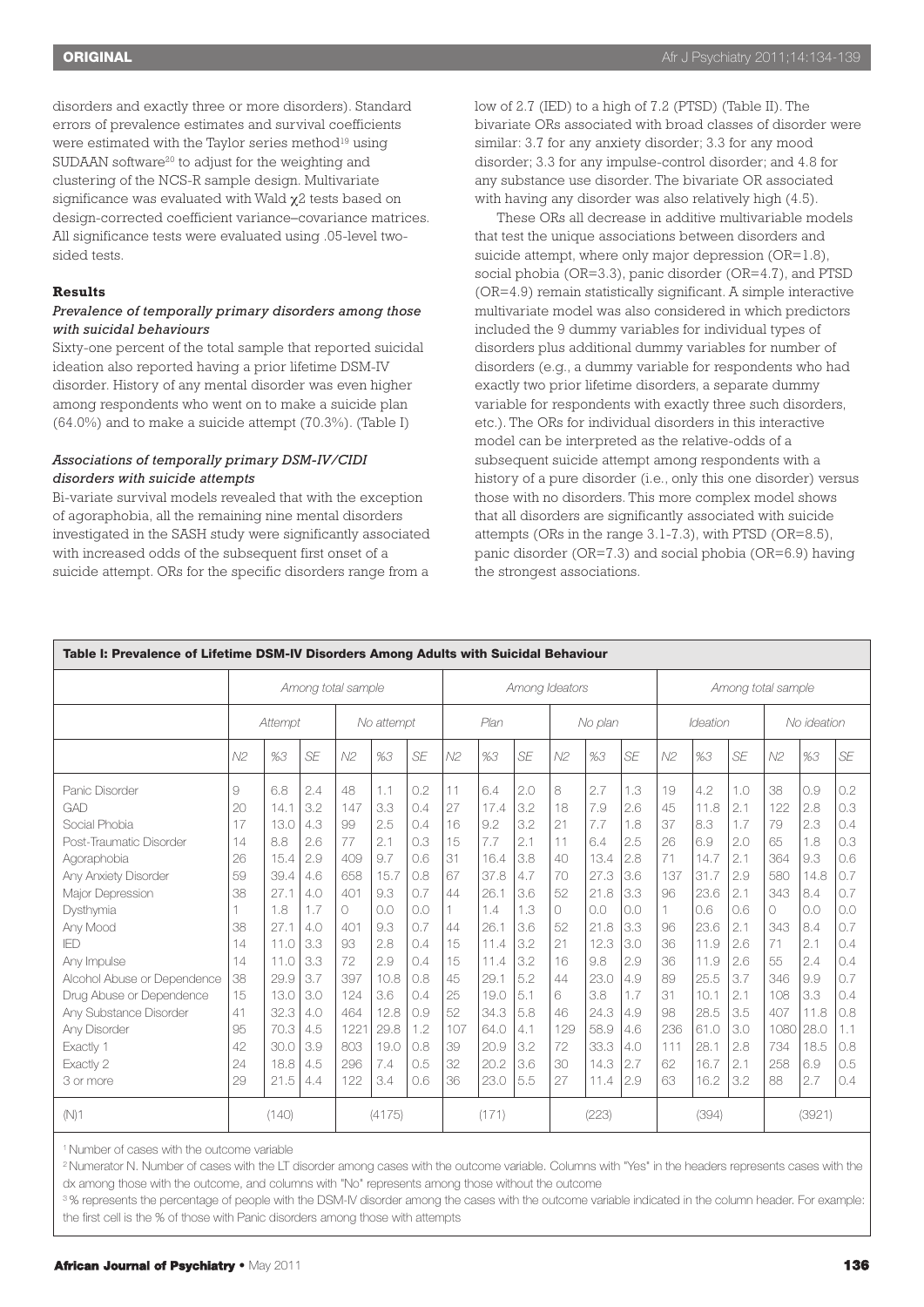|                                             | Response variable: Lifetime Suicide Attempt among total sample=4315 |                                                                    |                                                                        |                     |  |  |  |  |  |
|---------------------------------------------|---------------------------------------------------------------------|--------------------------------------------------------------------|------------------------------------------------------------------------|---------------------|--|--|--|--|--|
|                                             |                                                                     | Bivariate models with each disorder in separate model <sup>1</sup> | Multivariable models with all disorders in the same model <sup>1</sup> |                     |  |  |  |  |  |
|                                             | OR (95% CI)                                                         | Chi square                                                         | OR (95% CI)                                                            | Chi square          |  |  |  |  |  |
| Panic Disorder                              | $6.9* (2.4-20.2)*$                                                  | $13.1(<.001)^{*}$                                                  | $4.7*$ (1.5-14.3)*                                                     | $7.4(0.006)$ *      |  |  |  |  |  |
| General Anxiety Disorder                    | $4.6*$ (2.0-10.8)*                                                  | $12.9(< .001)^{*}$                                                 | $2.2(0.7-6.2)$                                                         | 2.1(0.15)           |  |  |  |  |  |
| Social Phobia                               | $5.7*$ (2.6-12.3)*                                                  | $20.6(< 0.01)^{*}$                                                 | $3.3^*$ (1.3-8.7) <sup>*</sup>                                         | $6.1(0.014)^{*}$    |  |  |  |  |  |
| Post-traumatic Stress                       | $7.2* (3.1-16.5)*$                                                  | $22.7(<.001)^{*}$                                                  | $4.9* (2.1-11.7)*$                                                     | $13.7(< 0.001)^{*}$ |  |  |  |  |  |
| Agoraphobia                                 | $1.5(0.8-2.8)$                                                      | 1.9(0.16)                                                          | $1.1(0.6-2.0)$                                                         | 0.1(0.72)           |  |  |  |  |  |
| Any Anxiety Disorder                        | $3.7*$ (2.3-5.9)*                                                   | $32.0(<.001)^{*}$                                                  |                                                                        |                     |  |  |  |  |  |
| Major Depressive Disorder                   | $3.3*$ (1.9-5.6)*                                                   | $20.3(< 0.001)^{*}$                                                | $1.8*(1.1-3.2)^{*}$                                                    | $4.8(0.029)$ *      |  |  |  |  |  |
| Any Mood Disorder                           | $3.3^*$ (1.9-5.6)*                                                  | $20.3(< 0.001)^{*}$                                                |                                                                        |                     |  |  |  |  |  |
| IFD.                                        | $2.7*(1.1-6.9)^{*}$                                                 | $4.4(0.035)^{*}$                                                   | $1.5(0.5-4.4)$                                                         | 0.5(0.49)           |  |  |  |  |  |
| Any Impulse Disorder                        | $2.7*$ (1.1-6.9)*                                                   | $4.4(0.035)^{*}$                                                   |                                                                        |                     |  |  |  |  |  |
| Alcohol abuse or dependence                 | $3.6^{\star}$ (2.0-6.4) <sup>*</sup>                                | $19.8(< 0.001)^{*}$                                                | $2.0(0.9-4.3)$                                                         | 2.9(0.09)           |  |  |  |  |  |
| drug abuse or dependence                    | $4.5*(2.2-9.0)^{*}$                                                 | $18.8(< .001)^{*}$                                                 | $2.4(0.9-6.2)$                                                         | 3.5(0.06)           |  |  |  |  |  |
| Any Substance Disorder                      | $3.7*(2.2-6.1)^{*}$                                                 | $26.6(< .001)^{*}$                                                 |                                                                        |                     |  |  |  |  |  |
| Any Disorder                                | $4.5*(2.9-6.8)^{*}$                                                 | $50.0(<.001)^{*}$                                                  |                                                                        |                     |  |  |  |  |  |
| Overall Group Effect Chisquare <sup>2</sup> |                                                                     |                                                                    |                                                                        | $162.8(< .001)^{*}$ |  |  |  |  |  |

**Table II. Multivariate Associations Between Lifetime Suicide Attempts and Lifetime DSM-IV disorders**

\* Significant at the .05 level, two-sided test. Highlighted rows indicates the disorder specified in the row was not included in the model.

<sup>1</sup> Models are all in survival framework and all control for age, age-squared, sex, cohorts, and int categories. Int categories have cut-off points of 1-5,6-10,11- 15,….70-75 up to largest int available in dataset

<sup>2</sup> Group effect chi square is for the multi-df tests to assess any difference between all the # of disorder dummies, while the individual chi-squares only tests yes vs no for each

## *Associations of number of comorbid disorders with suicide attempts*

The association between psychiatric comorbidity and suicide attempts was examined by estimating a model in which the only substantive predictors were dummy variables for the number of disorders temporally prior to the first suicide attempt. A strong positive association was found between these predictors and subsequent suicide attempt, with ORs ranging from a low of 3.7 for one disorder, 6.1 for two, and 8.8 for three (compared to respondents with no disorders). (Table III). The effects of additional disorders were, however sub-additive, with additional disorders having diminishing effects, with a prevalence of suicide attempts of 30.0% in those with 1 disorder, 18.8% with two and 21.5% with three disorders attempted suicide. In order words, the relative-odds of suicide attempts increase at a decreasing rate as the numbers of comorbid disorders increase.

Models investigating the co-morbidities of lifetime suicidality with lifetime DSM-IV mental disorders and number of disorders revealed that the most predictive associations were with suicide ideation, but many mental disorders and comorbidity patterns also predicted suicide attempt (Table IV). Only PTSD (OR= 5.3, CI 1.6-7.5) and substance abuse or dependence (OR=5.2, CI 2.2-12.1) predicted a suicide plan among ideators. Interestingly, when numbers of other co-morbid disorders was controlled for, ORs for exactly two disorders and for three or more disorders were significantly less than 1.0 in predicting suicide ideation, and the OR for three or more disorders was significantly less than 1.0 in predicting suicide attempt (Table IV). This sub-additive comorbidity involving numbers of disorders was not found in predicting plans among ideators, where ORs for exactly 2 and 3 or more disorders were closer to 1.0 and not significant. An

examination of the predictive associations of individual disorders reveals that PTSD was amongst the strongest predictors of suicide attempts (OR=8.6), but was less predictive for suicide ideation (OR=4.4). The most significant predictors of suicide ideation were IED (OR=6.4) and panic disorder (OR=6.1), after controlling for number of comorbid disorders. (Table IV).

#### **Discussion**

The results of the present study advance our understanding about suicidal behaviour in South Africa in a number of ways. To begin with, 61% of South Africans who seriously considered killing themselves and 70% who actually made a suicide attempt were found to have a prior mental disorder. Bivariate analyses revealed that individuals suffering from any one of the 9 mental

| Table III. Comorbidities of Lifetime Suicide Attempts with<br>number of Lifetime DSM-IV disorders                          |                                                                               |                                                                           |  |  |  |  |  |  |
|----------------------------------------------------------------------------------------------------------------------------|-------------------------------------------------------------------------------|---------------------------------------------------------------------------|--|--|--|--|--|--|
|                                                                                                                            | Response variable: Lifetime Attempt<br>among total sample=4315                |                                                                           |  |  |  |  |  |  |
|                                                                                                                            | Bivariate model including main<br>effects of number of disorders <sup>1</sup> |                                                                           |  |  |  |  |  |  |
|                                                                                                                            | OR (95% CI)                                                                   | Chi-square                                                                |  |  |  |  |  |  |
| 1 Disorder<br>2 Disorders<br>3 or more Disorders<br>Overall Group Effect Chisquare<br>for number of disorders <sup>2</sup> | $3.7*$ (2.3-5.8)*<br>$6.1*$ (3.0-12.6)*<br>$8.8*$ (4.2-18.2)*                 | $31.8(< .001)^{*}$<br>$25.4(<.001)*$<br>$35.4(<.001)*$<br>$63.8(<.001)$ * |  |  |  |  |  |  |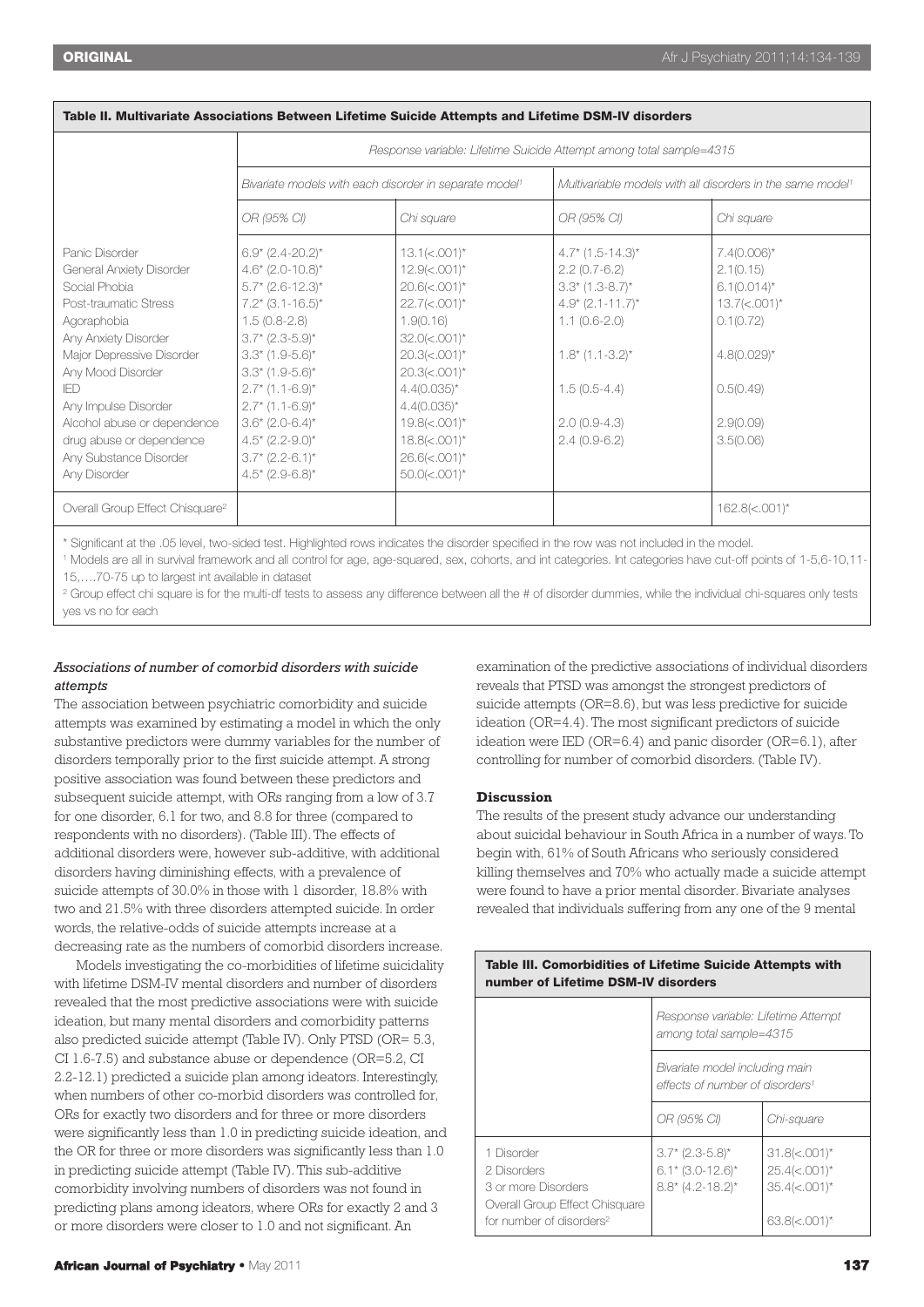|                                                                                                                                                                                                                                                                                                                                                                                                         | Suicide Attempt among Total Sample                                                                                                                                                                                                               |                                                                                                                                                                                                                                                        | Suicide Plan among Ideators                                                                                                                                                                                                   |                                                                                                                                                                                  | Suicide Ideation among Total Sample                                                                                                                                                                                                                       |                                                                                                                                                                                                                                                                                 |  |  |  |  |
|---------------------------------------------------------------------------------------------------------------------------------------------------------------------------------------------------------------------------------------------------------------------------------------------------------------------------------------------------------------------------------------------------------|--------------------------------------------------------------------------------------------------------------------------------------------------------------------------------------------------------------------------------------------------|--------------------------------------------------------------------------------------------------------------------------------------------------------------------------------------------------------------------------------------------------------|-------------------------------------------------------------------------------------------------------------------------------------------------------------------------------------------------------------------------------|----------------------------------------------------------------------------------------------------------------------------------------------------------------------------------|-----------------------------------------------------------------------------------------------------------------------------------------------------------------------------------------------------------------------------------------------------------|---------------------------------------------------------------------------------------------------------------------------------------------------------------------------------------------------------------------------------------------------------------------------------|--|--|--|--|
|                                                                                                                                                                                                                                                                                                                                                                                                         | OR (95% CI)                                                                                                                                                                                                                                      | Chi square                                                                                                                                                                                                                                             | OR (95% CI)                                                                                                                                                                                                                   | Chi square                                                                                                                                                                       | OR (95% CI)                                                                                                                                                                                                                                               | Chi square                                                                                                                                                                                                                                                                      |  |  |  |  |
| Panic Disorder<br>General Anxiety Disorder<br>Social Phobia<br>Post-traumatic Stress<br>Agoraphobia<br>Major Depressive Disorder<br><b>IFD</b><br>Alcohol abuse or dependence<br>drug abuse or dependence<br>Exactly 2 Disorders<br>3 or more Disorders<br>Overall Group Effect Chisquare<br>for disorders <sup>2</sup><br>Overall Group Effect Chisquare<br>for number of other disorders <sup>3</sup> | $7.3* (2.0-26.6)*$<br>$4.5$ * (1.3-15.7)*<br>$6.9* (2.5-18.7)*$<br>$8.5^*$ (3.1-23.6)*<br>$1.6(0.9-2.7)$<br>$3.1*$ (1.6-5.7)*<br>$2.2(0.6-7.8)$<br>$3.4*(1.6-7.1)^{*}$<br>$4.3^*$ (1.5-12.1) <sup>*</sup><br>$0.5(0.1-1.4)$<br>$0.1*$ (0.0-0.5)* | $9.5(0.002)^{*}$<br>$5.8(0.016)^{*}$<br>$14.8(< 0.001)^{*}$<br>$17.5(< 0.001)^{*}$<br>2.8(0.10)<br>$12.7(<.001)^{*}$<br>1.6(0.21)<br>$10.9(< 0.001)^{*}$<br>$7.7(0.006)^{*}$<br>1.8(0.18)<br>$7.9(0.005)^{*}$<br>$46.3(<.001)^{*}$<br>$8.2(0.016)^{*}$ | $1.6(0.4-6.8)$<br>$2.4(1.0-5.9)$<br>$1.3(0.5-3.4)$<br>$5.3*$ (1.6-17.5)*<br>$1.7(0.7-4.1)$<br>$1.3(0.8-2.4)$<br>$1.2(0.5-2.9)$<br>$1.7(0.8-3.4)$<br>$5.2^{\star}$ (2.2-12.1) <sup>*</sup><br>$0.7(0.3-1.5)$<br>$0.3(0.1-1.0)$ | 0.4(0.54)<br>3.8(0.05)<br>0.4(0.54)<br>7.9(0.005)*<br>1.7(0.19)<br>1.0(0.32)<br>0.3(0.62)<br>1.9(0.17)<br>$14.8(<.001)$ *<br>0.8(0.38)<br>3.8(0.05)<br>27.8(0.001)*<br>4.5(0.11) | $6.1* (2.7-14.0)*$<br>$4.7*$ (2.3-9.4)*<br>$3.5^*$ (1.7-7.1) <sup>*</sup><br>$4.4*$ (1.5-13.3)*<br>$1.7*$ (1.0-2.8)*<br>$3.5*(2.0-6.2)^{*}$<br>$6.4* (3.7-11.2)*$<br>$3.5*(2.2-5.5)^*$<br>$2.4*(1.2-4.7)^{*}$<br>$0.4* (0.2-0.8)*$<br>$0.2^* (0.0-0.6)^*$ | $19.0(<.001)^{*}$<br>$19.3(< .001)^{*}$<br>$12.0(< 0.001)^{*}$<br>$7.2(0.007)^{*}$<br>$4.3(0.038)^{*}$<br>$19.2(<.001)^{*}$<br>$44.3(< 0.001)^{*}$<br>$28.8(<.001)^{*}$<br>$5.9(0.015)^{*}$<br>$6.6(0.010)^{*}$<br>$7.7(0.006)^{*}$<br>$113.6(< 0.001)^{*}$<br>$8.0(0.019)^{*}$ |  |  |  |  |
| $(N)^4$                                                                                                                                                                                                                                                                                                                                                                                                 | (4315)                                                                                                                                                                                                                                           |                                                                                                                                                                                                                                                        | (394)                                                                                                                                                                                                                         |                                                                                                                                                                                  | (4315)                                                                                                                                                                                                                                                    |                                                                                                                                                                                                                                                                                 |  |  |  |  |

Table IV. Association Between Lifetime Suicidal Behaviour and Lifetime DSM-IV Mental Disorders Accounting for Number of **Comorbid Disorders1**

\* Significant at the .05 level, two-sided test

<sup>1</sup> each column represents a separate multivariate model in survival framework, with all rows as predictors controlling for age, age^2, sex, cohorts, int categories. Outcome variable indicated in each column header

<sup>2</sup> Group effect chi square is for the multi-df tests to assess any difference between all the disorders, while the individual chi-squares only tests yes ys no for each disorder

<sup>3</sup> Group effect chi-square is for the multi-df tests to assess any difference between all the # of disorder dummies, while the individual chi-squares only tests yes vs no for each

<sup>4</sup> Denominator sample size of the models

disorders investigated in the present study predicted suicide attempts. This finding was consistent with previous studies from clinical settings<sup>21,22</sup> and autopsy studies<sup>23,24</sup> revealing that the vast majority of suicide attempters had a diagnosable mental disorder. However, the South African findings were slightly lower in comparison to the results from the National Comorbidity study in the United States where 66% of respondents who seriously considered killing themselves and 80% who actually made a suicide attempt were found to have a prior mental disorder. 25

Analysis that controlled for the confounding effects of other mental disorders showed that the effect of each individual mental disorder was lower than in a bivariate analysis, but almost always statistically significant. These findings may reflect the common factors that many disorders exhibit including distress and functional impairment, and their links to an escape model of suicide. <sup>26</sup> After controlling for other mental disorders as confounders, the present study revealed that PTSD was the strongest predictor of suicide ideation and attempts. Previous studies have reported that depression was often the strongest psychiatric risk factor for suicide. <sup>25</sup> The association with PTSD has been previously reported<sup>27,28</sup> and may be particularly relevant in a country with a high prevalence of trauma, such as South Africa. 29

Finally, the present study reveals that the presence of multiple disorders is associated with an increase in subsequent suicide attempt. This finding is consistent with a previous literature revealing that adults who had attempted suicide reported more than one mental disorder. 13,30 However, more

**African Journal of Psychiatry •** May 2011 **138**

complex models reveal that the relationship between number of mental disorders and suicidal behaviour is not a linear progression, but rather that each additional disorder has a diminishing role. This effect in the interactive model was significantly different for unplanned suicidal attempt and suicidal ideation for individuals with exactly two disorders. It can be postulated that multi-morbidity is correlated with elevated levels of distress, impairment, and disease burden as indicated by previous studies conducted in the developed world. 26,31 Similar to previous studies high levels of comorbidity may represent elevated—and perhaps intolerable—levels of distress and impairment, which some people may ultimately attempt to escape via suicide. Support for this model is provided by Nock et al. <sup>14</sup> who report that the relation between multi-morbidity and suicidal behaviours is mediated by high levels of aversive emotional arousal.

Several important limitations should be emphasized when interpreting these results. First, the data are based on retrospective self-reports of the occurrence of the mental disorder and timing of suicidal behaviour – so that systematic recall bias may be present. <sup>32</sup> Nevertheless systematic reviews have suggested that people can recall past experiences with sufficient accuracy to provide valuable information.<sup>33,34</sup> It has also been shown that retrospective data are especially useful when prospective data are not available. <sup>35</sup> Nonetheless, it is important to be cautious when interpreting the results because recall bias almost certainly exists to some extent in the retrospective reports. Second, although the data examined a